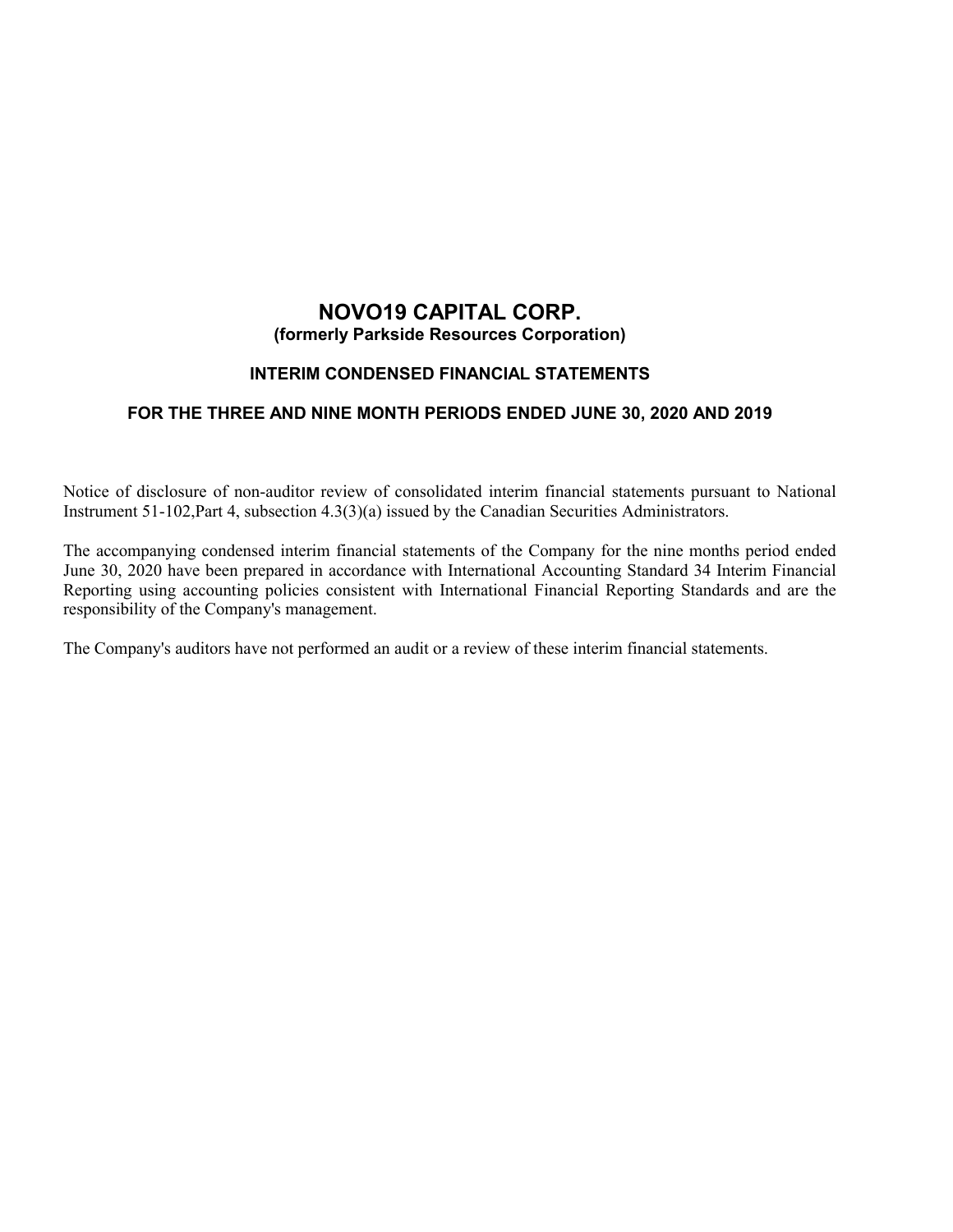| <b>ASSETS</b>                                                     |                                                    |                                                    |
|-------------------------------------------------------------------|----------------------------------------------------|----------------------------------------------------|
|                                                                   | June 30<br>2020                                    | Sept. 30<br>2019                                   |
| <b>Current</b><br>Cash<br><b>HST</b> receivable                   | \$<br>15,670<br>12,368<br>28,038                   | \$<br>6,243<br>10,757<br>17,000                    |
| Exploration and evaluation assets (Note 3)                        | 1                                                  | 1                                                  |
|                                                                   | 28,039<br>S                                        | \$<br>17,001                                       |
| <b>LIABILITIES</b>                                                |                                                    |                                                    |
| <b>Current</b><br>Accounts payable and accrued liabilities        | 65,465                                             | 67,179                                             |
| <b>SHAREHOLDERS EQUITY (DEFICIENCY)</b><br>Capital Stock (Note 6) |                                                    |                                                    |
| Common shares<br>Other reserves<br>Deficit                        | 2,369,183<br>1,127,900<br>(3,534,509)<br>(37, 426) | 2,339,183<br>1,127,900<br>(3,517,261)<br>(50, 178) |
| Nature of Operations and Going Concern - Note 1                   | \$<br>28,039                                       | \$<br>17,001                                       |
| Approved on behalf of the board:                                  |                                                    |                                                    |

 *"David Mitchell" "Matthew Goldman"*

David Mitchell, Director **Matthew Goldman, Director** Matthew Goldman, Director

*The accompanying notes form an integral part of these interim condensed financial statements*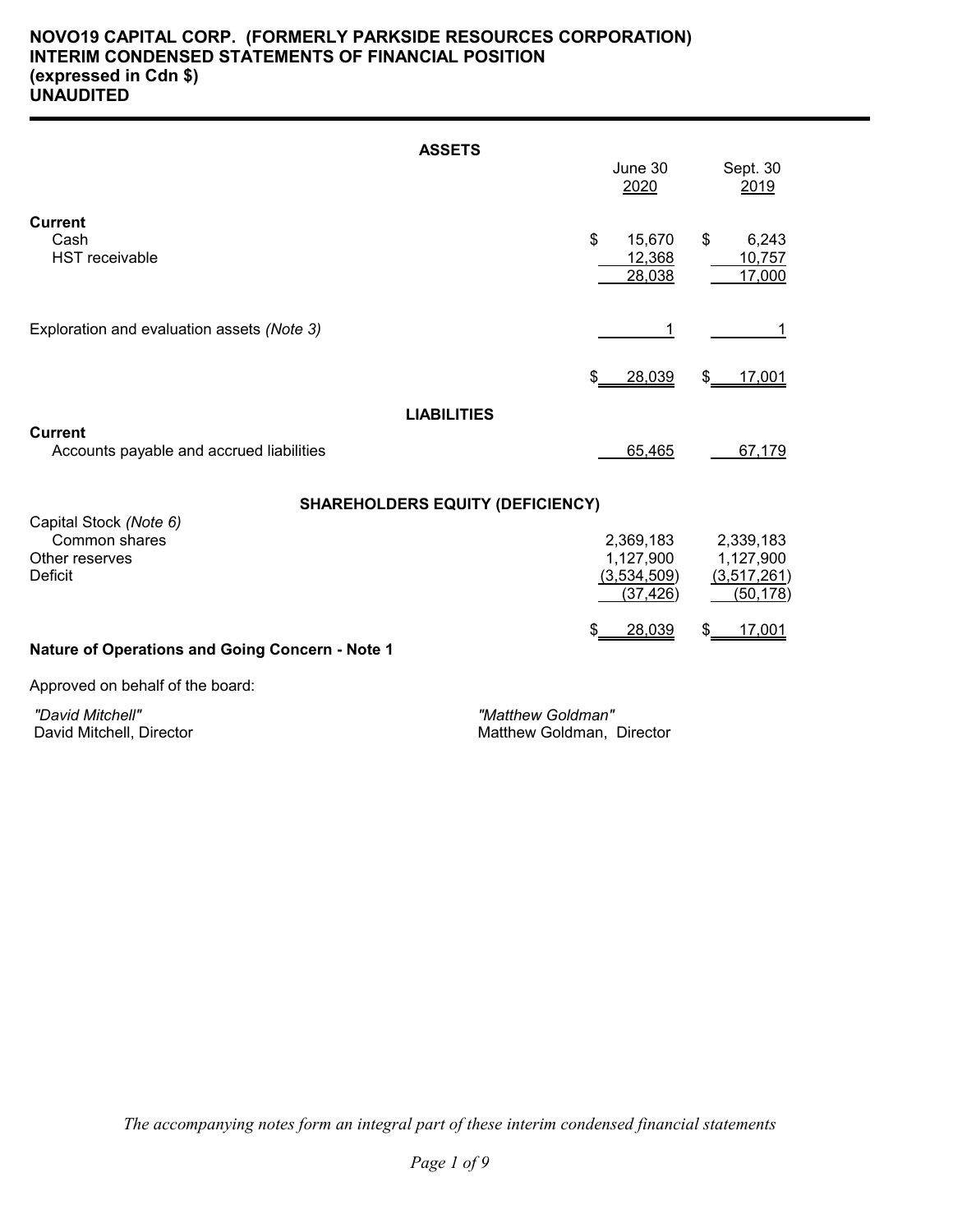# **NOVO19 CAPITAL CORP. (FORMERLY PARKSIDE RESOURCES CORPORATION) INTERIM CONDENSED STATEMENTS OF LOSS AND COMPREHENSIVE LOSS FOR THE THREE AND NINE MONTH PERIODS ENDED JUNE 30, 2020 AND 2019 (expressed in Cdn \$) UNAUDITED**

|                                                                                                                                                                             | 2020                        | Three months ended June 30<br>2019 |                                     | Six months ended June, 30<br>2020 |                                           | 2019     |                                            |
|-----------------------------------------------------------------------------------------------------------------------------------------------------------------------------|-----------------------------|------------------------------------|-------------------------------------|-----------------------------------|-------------------------------------------|----------|--------------------------------------------|
| <b>Expenses</b><br>Regulatory fees<br>Write off of stale-dated and forgiven debt<br>Office and general<br><b>Professional fees</b><br>Shareholder services and related fees | \$<br>3,148<br>600<br>3,748 | \$                                 | 15.708<br>1.452<br>43.910<br>61,070 | S<br>\$                           | 1,979<br>250<br>10,745<br>4,274<br>17,248 | \$<br>\$ | 19,708<br>531<br>1,452<br>47,910<br>69,601 |
| Net loss and comprehensive loss for the period                                                                                                                              | (3,748)                     | \$                                 | (61,070)                            | \$.                               | (17,248)                                  | \$       | (69, 601)                                  |
| Net loss per share - basic and diluted                                                                                                                                      |                             |                                    | (0.001)                             |                                   | (0.001)                                   | \$       | (0.001)                                    |
| Weighted average number of shares outstanding<br>- basic and diluted                                                                                                        | 13,321,817                  |                                    | 93,994,588                          |                                   | 13,321,817                                |          | 93,994,588                                 |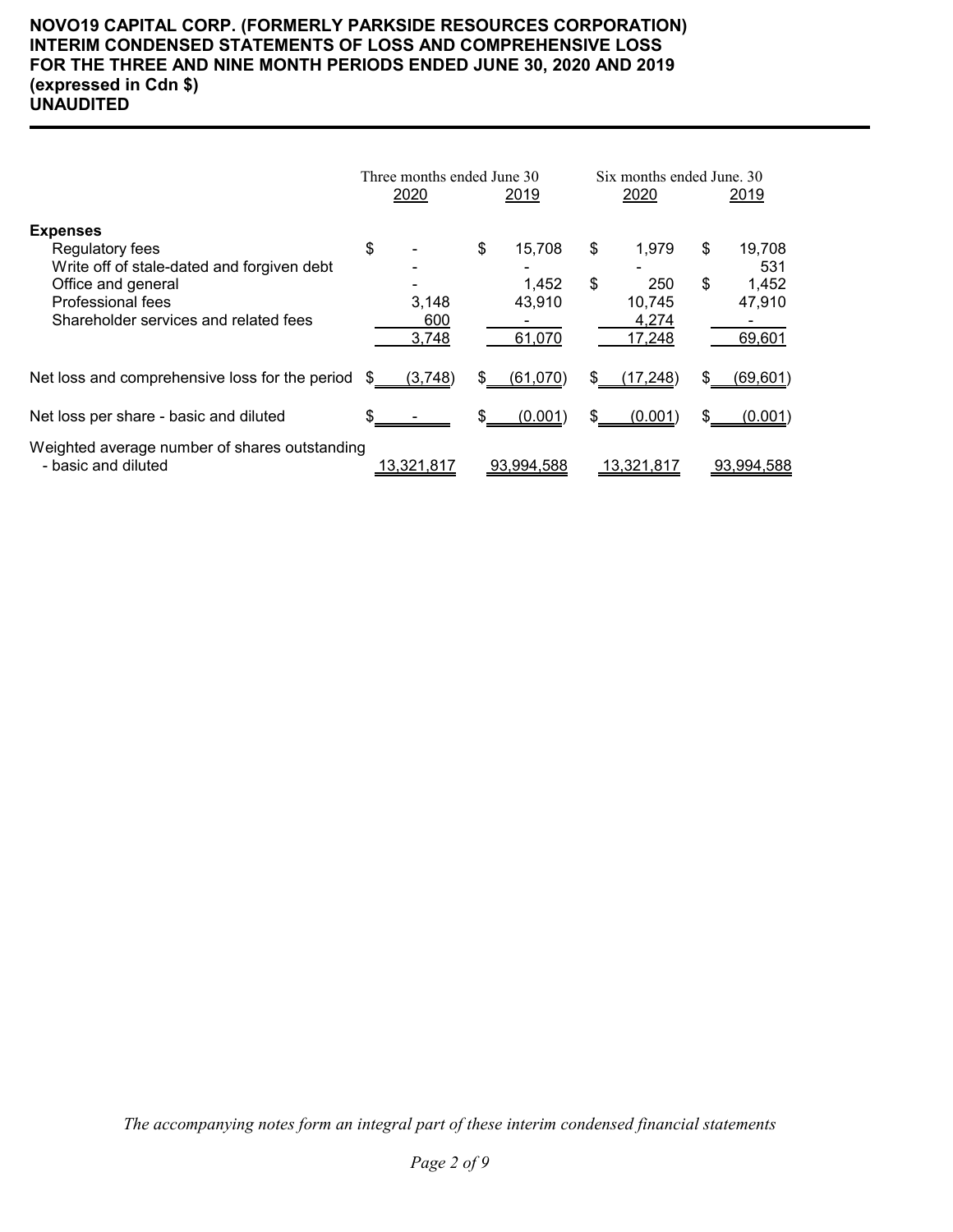# **NOVO19 CAPITAL CORP. INTERIM CONDENSED STATEMENTS OF CHANGES IN EQUITY FOR THE THREE AND NINE MONTH PERIODS ENDED JUNE 30, 2020 AND 2019 (expressed in Cdn \$) UNAUDITED**

|                                                                                                   | <b>Common shares</b> | Warrants     | Other<br><b>Reserves</b> | <b>Deficit</b>            | <b>Total</b>                   |
|---------------------------------------------------------------------------------------------------|----------------------|--------------|--------------------------|---------------------------|--------------------------------|
| Balance - September 30, 2018 \$1,848,380                                                          |                      | \$<br>25,377 | \$1,102,523              | \$(3,434,351)             | \$<br>(458,071)                |
| Net loss for the period<br>Private placements-debt<br>Private placements-cash<br>Warrants expired | 430,803<br>60,000    | (25,377)     | 25,377                   | (69, 601)                 | (69, 601)<br>430.803<br>60,000 |
| Balance, June 30, 2019                                                                            | \$2,339,183          |              | \$1,127,900              | \$(3,503,952)             | \$<br>(36, 869)                |
| Balance September 30, 2019<br>Net loss for the period                                             | \$2,339,183          | \$           | \$1,127,900              | \$(3,517,261)<br>(17,248) | \$<br>(50,178)<br>(17,248)     |

Private placements-cash 30,000 - - - 30,000 Balance, June 30, 2020  $$2.369,183$   $$1.127,900$   $$(3.534,509)$   $$ (37,426)$ 

*The accompanying notes form an integral part of these interim condensed financial statements*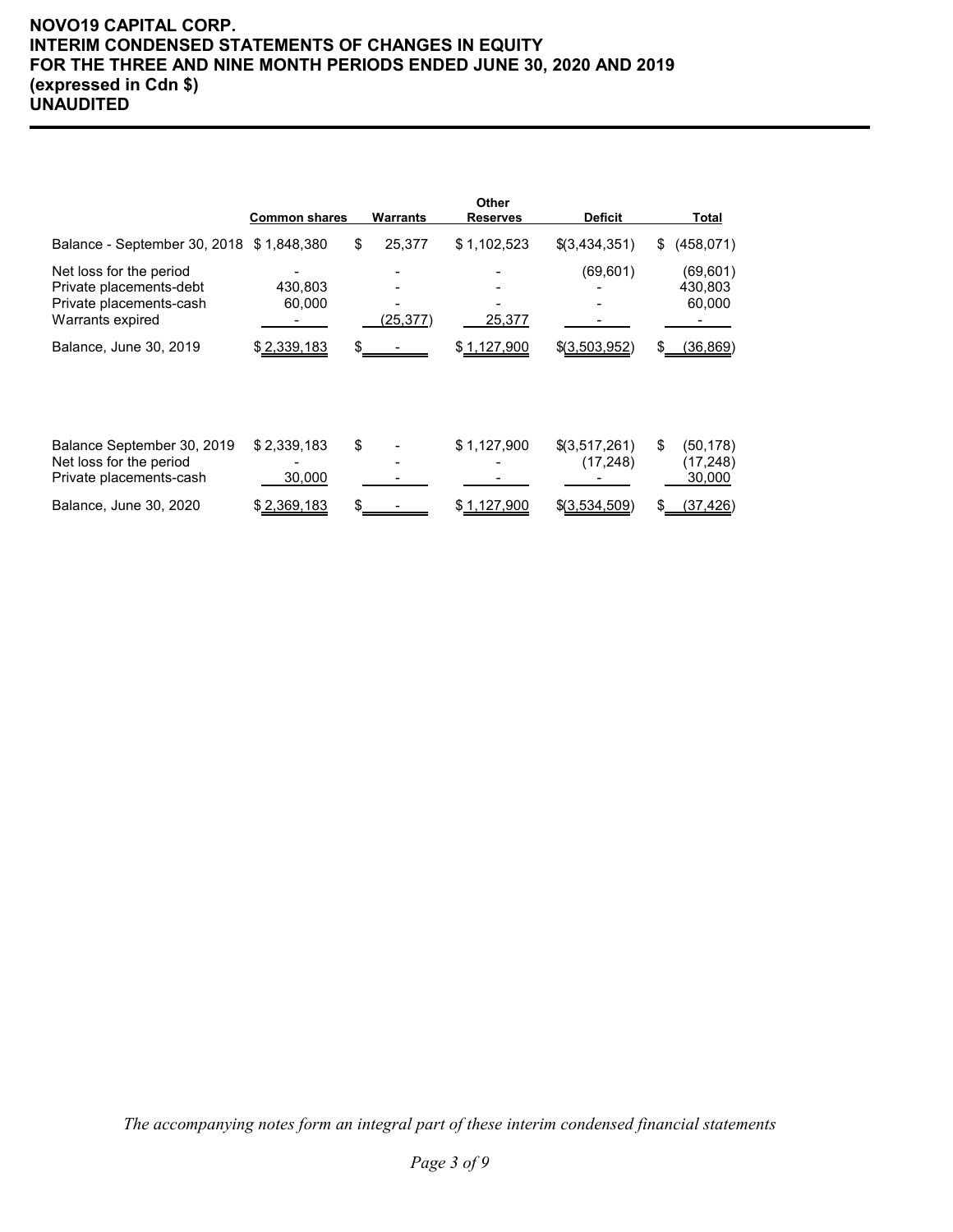# **NOVO19 CAPITAL CORP. INTERIM CONDENSED STATEMENTS OF CASH FLOWS FOR THE NINE MONTH PERIODS ENDED JUNE 30, 2020 AND 2019 (expressed in Cdn \$) UNAUDITED**

|                                                                                                                                                                |    | 2020                            | 2019                                 |
|----------------------------------------------------------------------------------------------------------------------------------------------------------------|----|---------------------------------|--------------------------------------|
| Cash provided by (used in) the following activities:                                                                                                           |    |                                 |                                      |
| <b>Operating activities</b><br>Net loss for the period<br>Changes in Non-cash working capital:<br>Taxes receivable<br>Accounts payable and accrued liabilities | \$ | (17, 248)<br>(1,611)<br>(1,714) | \$<br>(69, 601)<br>(5,746)<br>24,103 |
| <b>Financing activities</b><br>Common shares issued for cash                                                                                                   |    | <u>(20,573)</u><br>30,000       | (51, 244)<br>60,000                  |
| Net change in cash during the period                                                                                                                           |    | 9,427                           | 8,756                                |
| Cash, beginning of period                                                                                                                                      |    | 6,243                           |                                      |
| Cash, end of period                                                                                                                                            | S  | 15,670                          | <u>8,756</u>                         |
| Non-cash investing and financing activities:                                                                                                                   |    |                                 |                                      |
| Interest paid in cash                                                                                                                                          | \$ |                                 | \$                                   |
| Income taxes paid in cash                                                                                                                                      | \$ |                                 | \$                                   |
| Common shares issued for for debt                                                                                                                              |    |                                 | 430,803                              |

*The accompanying notes form an integral part of these interim condensed financial statements*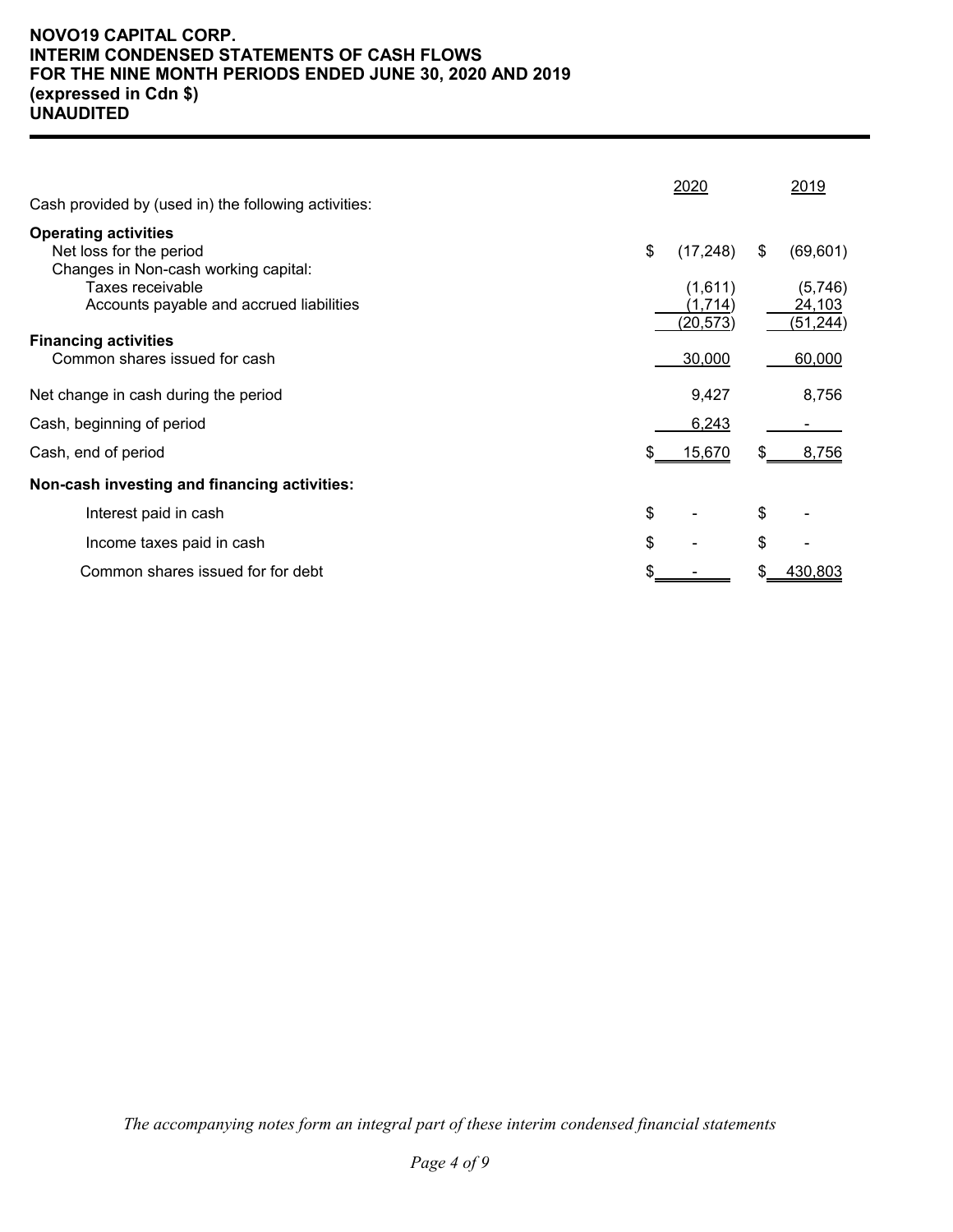### **1. Nature of operations and going concern**

Novo19 Capital Corp. (formerly Parkside Resources Corporation) (the "Company") was incorporated on November 21, 2005 under the Business Corporations Act of British Columbia. The Company is a junior resource exploration and development company and is in the exploration stage. The Company's principle asset is a mineral property which is not yet in commercial production. The Company has not determined whether or not its property contains economically recoverable resources.

These financial statements have been prepared on a going concern basis which assumes that the Company will be able to realize its assets and discharge its liabilities in the normal course of business for the foreseeable future. As at June 30, 2020, the Company had no sources of operating cash flows. The Company will therefore require additional funding which, if not raised, would result in the curtailment of activities and project delays. The Company had working capital deficiency of \$37,427 (Sept. 2019 - \$50,178) and has incurred losses since inception, resulting in an accumulated deficit of \$3,534,509 (September 2019 - \$3,517,261). The Company's ability to continue as a going concern is uncertain and is dependent upon its ability to continue to raise adequate financing. There can be no assurances that the Company will be successful in this regard, and therefore, there is doubt regarding the Company's ability to continue as a going concern, and accordingly, the use of accounting principles applicable to a going concern. These financial statements do not reflect adjustments that would be necessary if the "going concern" assumption were not appropriate. If the "going concern" assumption were not appropriate for these financial statements, then adjustments to the carrying values of the assets and liabilities, the expenses and the statement of financial position classifications would be necessary as these adjustments could be material.

The recoverability of expenditures on its resource properties and related deferred exploration expenditures is dependent upon the existence of resources that are economically recoverable, confirmation of the Company's ownership interests in the claims, the ability of the Company to obtain necessary financing to complete the exploration and the development of the properties, and upon future profitable production or proceeds from disposition thereof.

During the prior year the cease-trade order against the Company was lifted, the Company consolidated its common shares on the basis of one post consolidation common share for every 10 pre-consolidation shares and the Company changed its name from Parkside Resources Corporation to Novo19 Capital Corp.

### **2. Significant accounting policies:**

### **(a) Statement of compliance and basis of presentation**

These unaudited condensed interim financial statements have been prepared for the three and nine months ended June 30, 2020, including comparative figures, in accordance with International Accounting Standard ("IFRS"), and in particular in accordance with International Accounting Standard 34, Interim Financial Reporting ("IAS 34") as issued by the International Accounting Standards Board ("IASB"). They have been prepared using the accounting policies the Company expects to adopt in its consolidated financial statements as at and for the financial year ending September 30, 2020.

These condensed interim financial statements do not include all of the information required for full annual financial statements and should be read in conjunction with the Company's September 30, 2019 year end audited consolidated financial statements prepared in accordance with IFRS.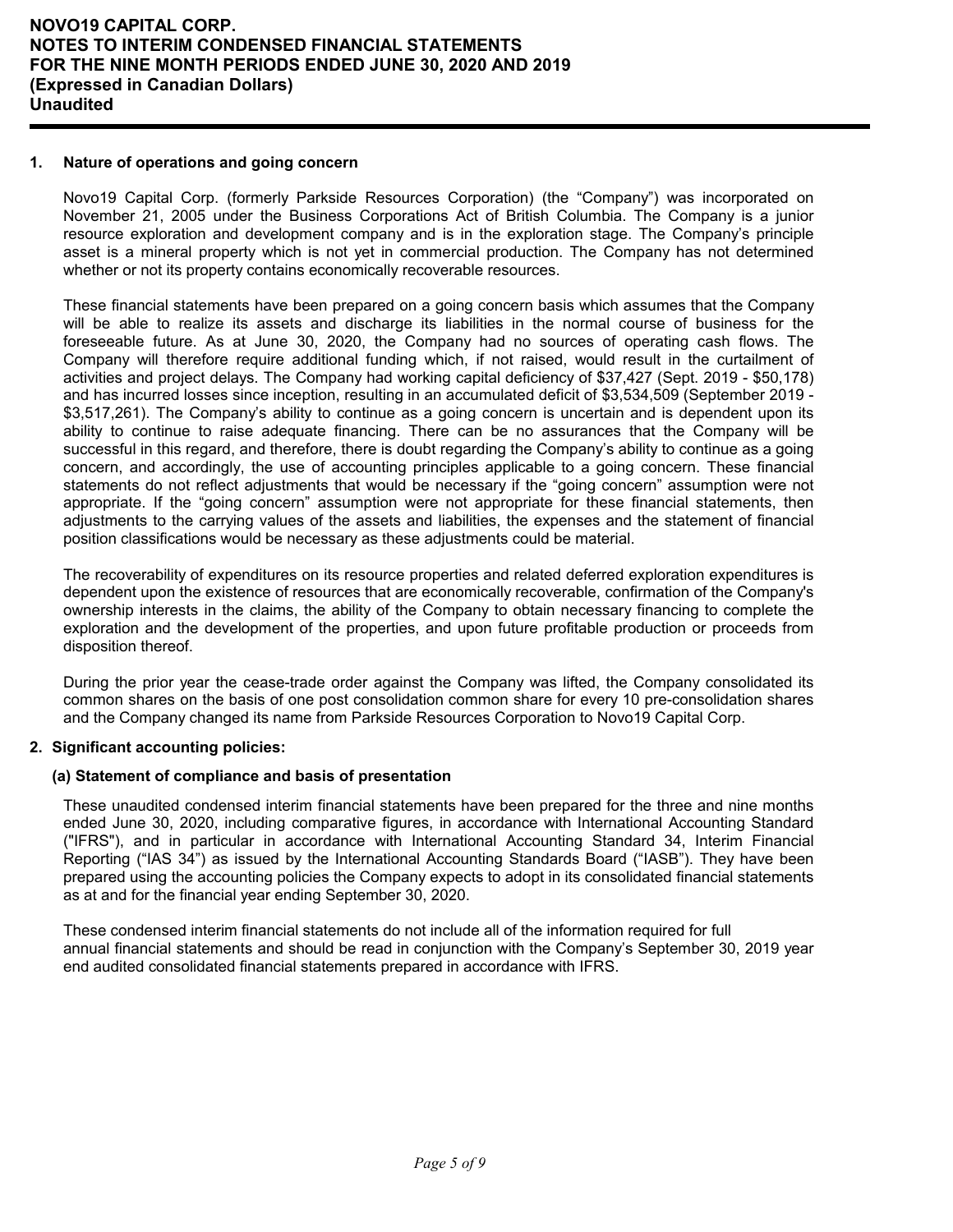### **2. Significant accounting policies:**

# *(b) Recent Accounting Pronouncements*

## **Accounting standards issued and adopted**

IFRS 16 was issued in January 2016, and replaces IAS 17, Leases. IFRS 16 eliminates the classification of leases as either operating leases or finance leases as is required by IAS 17 and, instead, introduces a single lessee accounting model. Certain leases will be exempt from these requirements. The most significant effect expected of the new requirements will be an increase in lease assets and financial liabilities for lessees with material off-balance sheet leases. IFRS 16 is required for annual periods beginning on or after January 1, 2019 with early adoption permitted. The Corporation has adopted IFRS 16, effective October 1, 2019, with no effect on its consolidated financial statements as the Company is not subject to any leases at the present time

# **Accounting Standards Issued but not yet Effective**

Certain new standards, interpretations and amendments to existing standards have been issued by the IASB or IFRIC that are mandatory for accounting periods beginning on or after January 1, 2019 or later periods. There are currently no new standards that are expected to have a material impact on the Company in the next fiscal year.

# **3. Exploration and evaluation assets**

# **Forester Lake Gold Property**

In 2011, the Company entered into an option agreement and then subsequently acquired a 60% interest in the Forester Lake Gold Property from Benton Resources Corp. ("BTC").

The Property is being carried at a nominal amount of \$1.

# **4. Related party transactions**

|                       |                                                   |  | Three months ended<br><b>June 30,</b> |  |                          |
|-----------------------|---------------------------------------------------|--|---------------------------------------|--|--------------------------|
| <b>Related Party</b>  | Item                                              |  | 2020                                  |  | 2019                     |
| <b>Key Management</b> |                                                   |  |                                       |  |                          |
| Personnel             |                                                   |  |                                       |  |                          |
|                       | Salaries and fees charged to statement of loss    |  | $\overline{\phantom{a}}$              |  | $\overline{\phantom{a}}$ |
|                       | Share-based payments charged to statement of loss |  | -                                     |  | $\overline{\phantom{a}}$ |

To the knowledge of the directors and officers of the Company as of June 30, 2020 2,915,960 common shares or 21.59% of the outstanding shares of the Company were held by Matthew Goldman, a director of the Company. An aggregate of 2,771,380 common shares representing 20.52% of the outstanding shares of the Company are held personally and through a company owned 100% by David Mitchell, Chief Executive Officer and a director of the Company. These holdings can change at any time at the discretion of the owners.

Included in accounts payable is \$Nil (2019- \$Nil) owing to directors and officers of the Company.

The above transactions were in the normal course of operations and were measured at the exchange amount, which are the amounts agreed to by the related parties.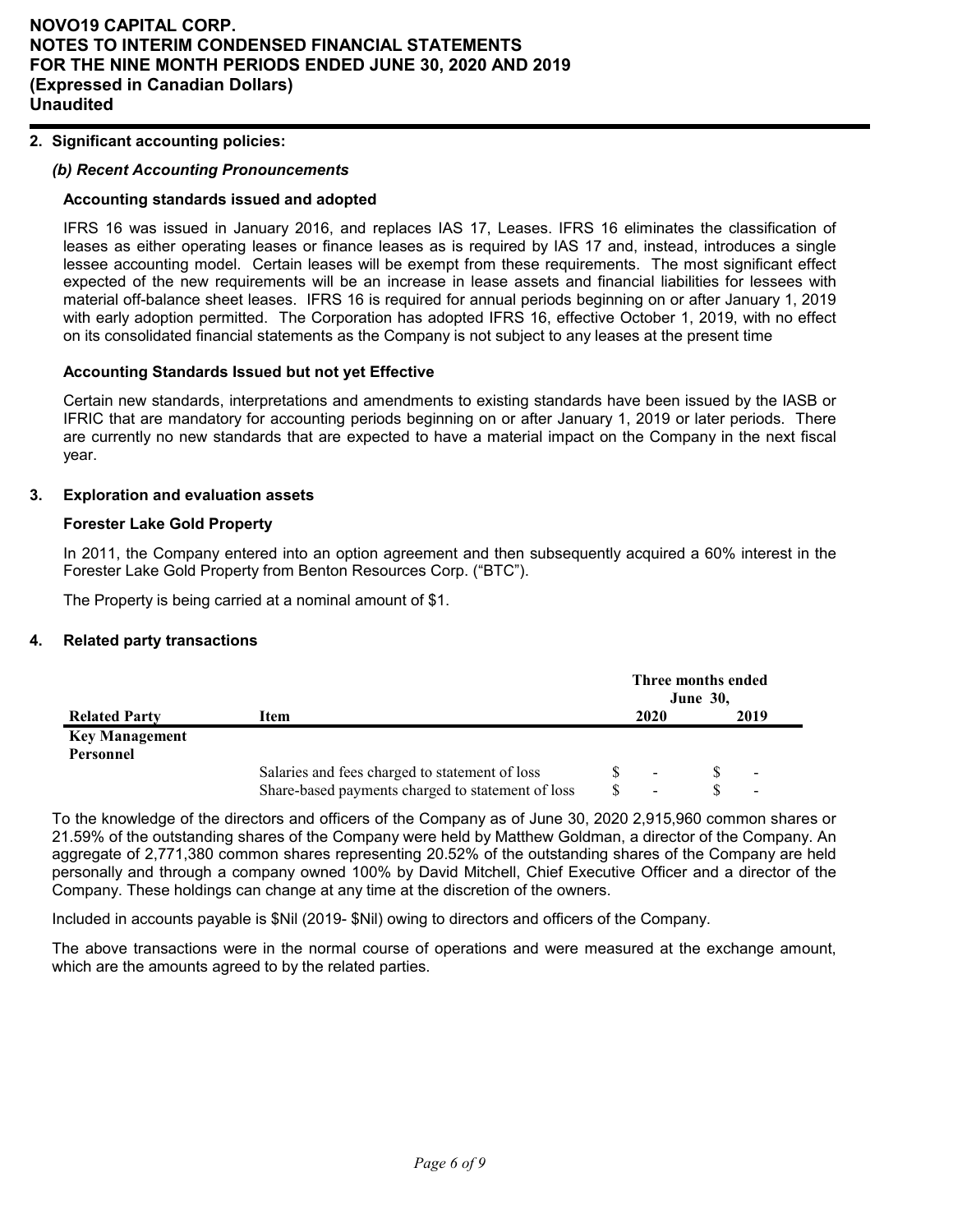# **NOVO19 CAPITAL CORP. NOTES TO INTERIM CONDENSED FINANCIAL STATEMENTS FOR THE NINE MONTH PERIODS ENDED JUNE 30, 2020 AND 2019 (Expressed in Canadian Dollars) Unaudited**

## **5. Capital management**

When managing capital, the Company's objective is to ensure the entity continues as a going concern as well as to maintain optimal returns to shareholders and benefits for other stakeholders. Management adjusts the capital structure as necessary. The Board of Directors does not establish quantitative return on capital criteria for management, but rather relies on the expertise of the Company's management to sustain future development of the business.

The Company is dependent on external financing to fund its exploration activities. In order to carry out the planned exploration and pay for administrative costs, the Company will spend its existing working capital and raise additional amounts as needed. The Company will continue to assess new properties and seek to acquire an interest in additional properties if it feels there is sufficient geologic or economic potential and if it has adequate financial resources to do so.

The capital structure of the Company consists of equity comprised of share capital, warrants, other reserves and deficit. The Company is not subject to externally imposed capital requirements.

Management reviews its capital management approach on an on-going basis and believes that this approach, given the relative size of the Company, is appropriate.

#### **6. Share capital**

a) Authorized share capital

Unlimited number of common shares without par value.

b) Issued common shares:

|                            | # of shares   | \$ Amount       |
|----------------------------|---------------|-----------------|
| Balance September 30, 2018 | 30,892,731    | \$<br>1,848,380 |
| Issued for cash (i)        | 12,000,000    | 60,000          |
| Issued for debt (ii)       | 86,160,600    | 430,803         |
| Balance June 30, 2019      | 129,053,331   | 2,339,183       |
| Share consolidation 10: 1  | (116,147,996) |                 |
| Balance September 30, 2019 | 12.905.335    | 2,339,183       |
| Issued for cash (iv)       | 600,000       | 30,000          |
| Balance June 30, 2020      | 13,505,335    | 2,369,183       |

- i) In March 2019 the Company issued 12,000,000 common shares at \$0.005 per share for gross proceeds of \$60,000.
- ii) In March 2019 the Company issued 86,160,600 common shares at \$0.005 per share for debt totaling \$430,803 including \$15,255 for outstanding promissory notes and \$415,548 of outstanding accounts payable.
- iii) In July 2019 the Company has a share consolidation on the basis of 1 post-consolidation common share for every 10 pre-consolidation common shares
- iv) In March 2020 the Company issued 600,000 common shares at \$0.05 per share for gross proceeds of \$30,000.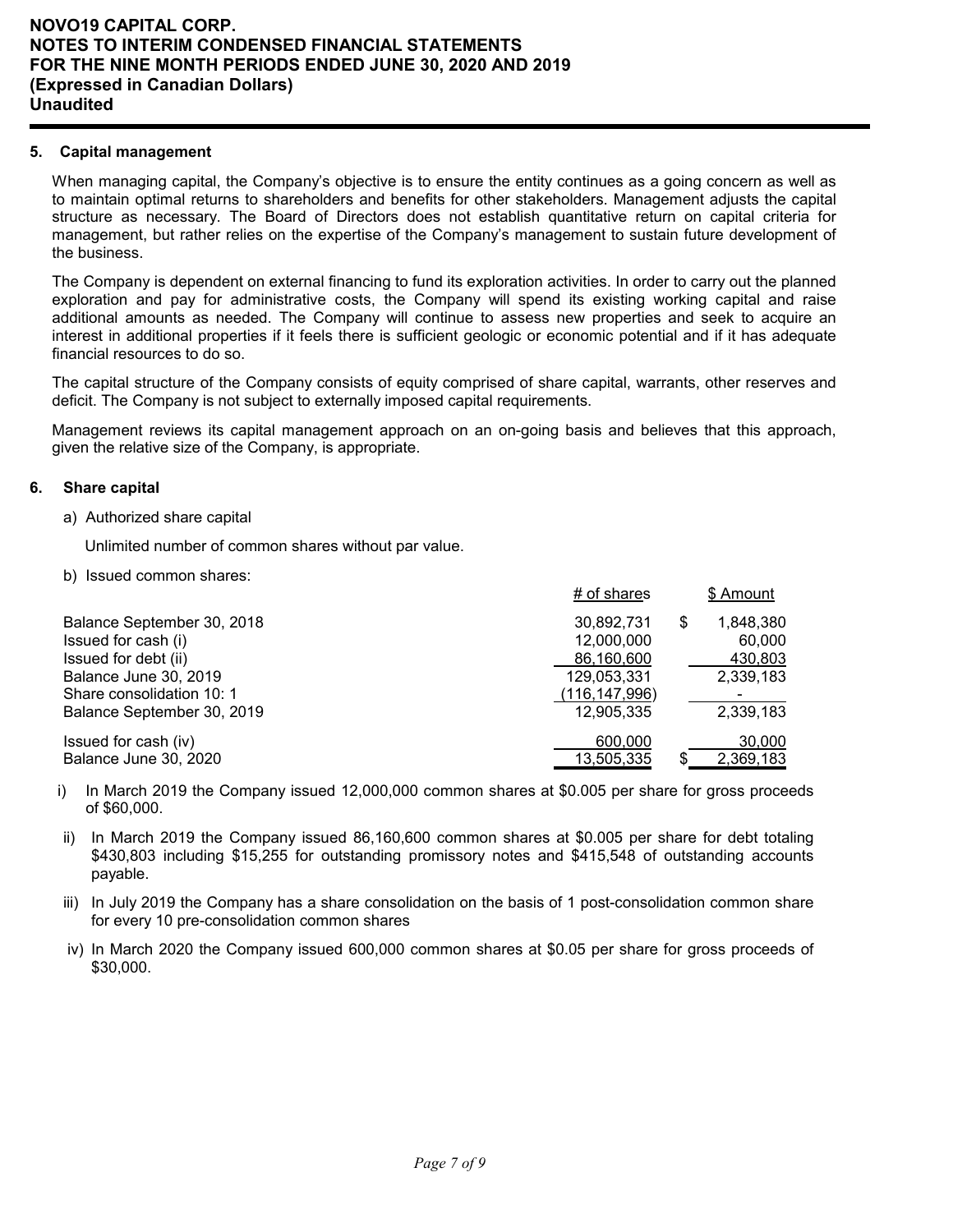# **NOVO19 CAPITAL CORP. NOTES TO INTERIM CONDENSED FINANCIAL STATEMENTS FOR THE NINE MONTH PERIODS ENDED JUNE 30, 2020 AND 2019 (Expressed in Canadian Dollars) Unaudited**

### **7. Stock options**

The Board of Directors has approved a Stock Option Plan for directors and officers. Pursuant to the Stock Option Plan, options granted shall not exceed 10% of the number of Common Shares outstanding at the time of grant. The exercise price as determined by the Board in its sole discretion, must not be lower than the closing price of the Company's Common Shares traded through the facilities of the Exchange on the day preceding the date the Option is granted, less any discount permitted by the Exchange, or such other price as may be determined in accordance with the Stock Option Plan and the requirements of the Exchange, on which the shares are listed for trading.

The Board may not grant options to any one person in any one year period which will, when exercised, exceed 5% of the issued and outstanding common shares or to any one consultant or to any one person employed by the Company who performs investor relations services within any one-year period shall exceed 2% of the issued and outstanding common shares at the time of the grant. Exchange policies require that the aggregate number of options granted to persons performing investor relations activities not exceed 2% of the issued and outstanding shares of the Company. Options are non-transferable and non-assignable. The Options vest as to 15% immediately and 25% from 90 days, 180 days and 270 days following the date of grant.

The following table reflects the continuity of stock options for the period ended June 30, 2020:

|                                             | Number of Wtd Avge<br>options | ex. price |        |
|---------------------------------------------|-------------------------------|-----------|--------|
| As at September 30, 2018 and March 31, 2019 | 300.000                       | \$.       | 0.05   |
| <b>Expired</b>                              | (300.000)                     | \$        | 0.05   |
| As at June 30, 2019 and June 30, 2020       | ۰                             |           | $\sim$ |

#### **8. Warrants**

The following table reflects the continuity of warrants for the period ended June 30, 2020:

|                                       | Number of Wtd Avge<br>warrants | ex. price |  |  |
|---------------------------------------|--------------------------------|-----------|--|--|
| As at September 30, 2018              | 846.190                        | 0.09      |  |  |
| <b>Expired</b>                        | (846.190)                      | (0.09)    |  |  |
| As at June 30, 2019 and June 30, 2020 |                                | ٠         |  |  |

#### **9. Management of financial risks**

The Company's financial instruments are exposed to certain financial risks, including currency, credit, and liquidity risk.

#### *Currency Risk*

The Company is exposed to currently not exposed to any foreign currency risk. Management actively monitors movements in foreign currency to mitigate exposure to significant foreign currency losses.

#### *Credit Risk*

Credit risk is the risk of an unexpected loss if a customer or third party to a financial instrument fails to meet its contractual obligations. All of the Company's cash is held through a large Canadian financial institution with a high investment grade rating.